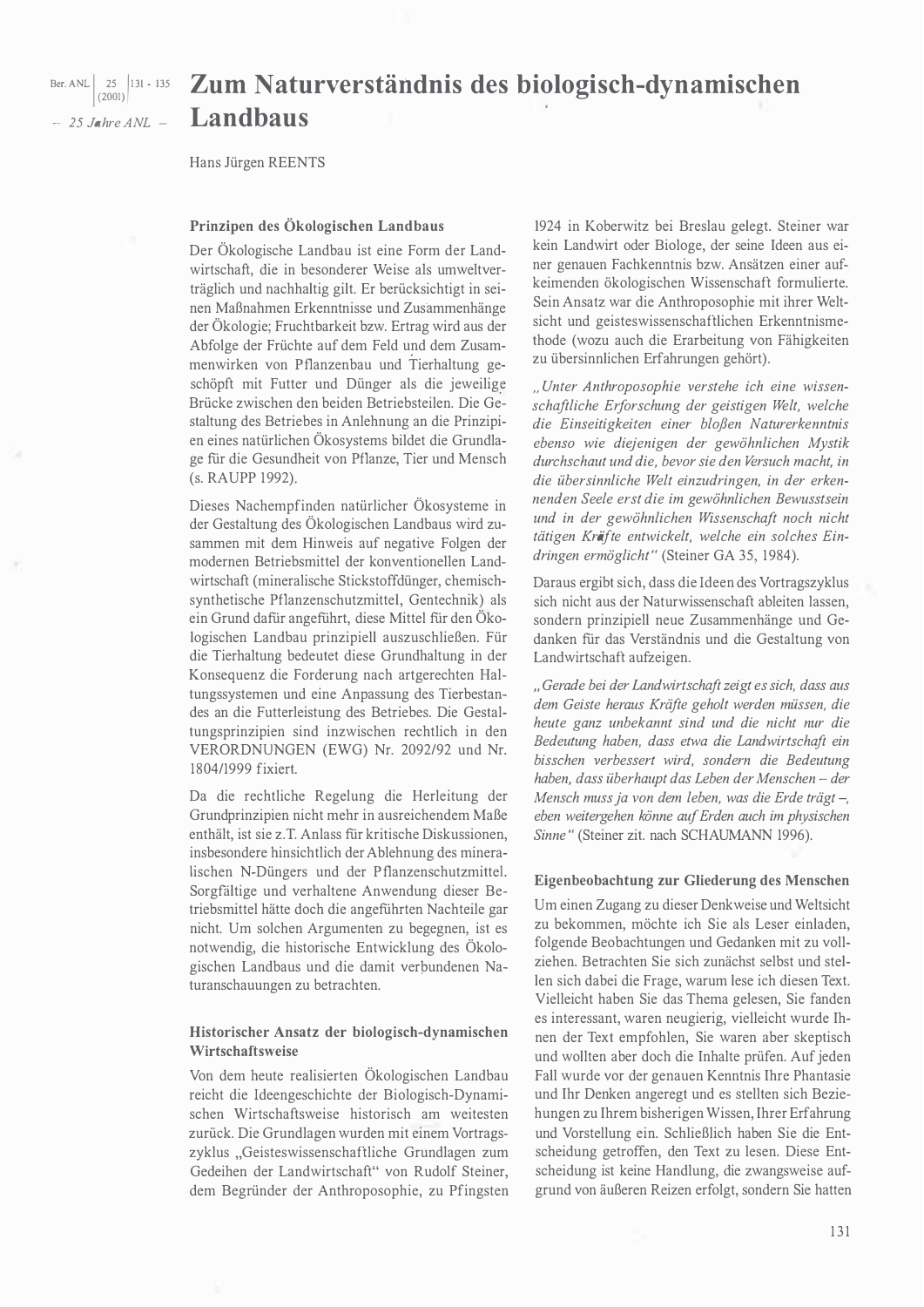jederzeit die Möglichkeit, frei zu entscheiden, den Text zur Hand zu nehmen oder ihn wieder zur Seite zu legen. Sie haben also eine Entscheidung als selbständiges geistiges Wesen getroffen und nicht zwanghaft in einer Ursache-Wirkungsbeziehung (jetzt ist der Artikel da, jetzt muss ich ihn lesen) vollzogen.

An diesem Beispiel kann jeder, der diese Betrachtung nachvollzieht, wahrnehmen, wie seine Persönlichkeit ein eigenständiger, geistiger Bereich seines Wesens ist. Durch sie ist er zu einer freien Willensentscheidung befähigt, hat sie aber auch zu verantworten. Freie Entscheidungen beruhen auf der Fähigkeit zu erkennen, nachzudenken, Begriffe und Ideen zu bilden. An diesen Eigenschaften und Fähigkeiten wird das Besondere und damit das eigentlich Menschliche wahrnehmbar.

Gehen Sie in dem Beobachtungsprozess einen Schritt weiter. Langweilt der Text oder weckt er die Aufmerksamkeit? Vielleicht stellen Sie sich im Moment Menschen aus Ihrem persönlichen Umkreis vor. Vielen werden Sie mit Sympathie begegnen, einigen mehr mit Ablehnung. Oder rufen Sie sich in Erinnerung, wie Sie einem Tier begegnen. Die Katze finden Sie vielleicht auf Anhieb sympathisch und Sie werden sie streicheln, vor einer Spinne erschrecken Sie vielleicht zurück. Blühende Pflanzen erfreuen uns in der Regel, bei grünen Pflanzen zeigen wir meist weniger Reaktion - auch wenn sie in einem sonst öden Büro zum Lichtblick werden kann. Steine ignorieren wir, es sei denn sie haben eine außergewöhnliche Form und Farbe. Mit diesen Beispielen, sei auf den ganzen Bereich unserer Gefühlsreaktionen hingewiesen – Sympathie, Antipathie, Wut, Trauer, Liebe – den jeder an sich selbst beobachten kann und der sich von dem Bereich der Persönlichkeit – dem Denken, der Selbstbewusstheit, der Willensentscheidung – trennen lässt, auch wenn er sehr persönlich gefärbt ist.

Im Menschen erscheint beides häufig als Einheit aber die genaue Beobachtung zeigt doch, dass für beide Bereiche eine inhaltliche und begriffliche Trennung möglich und notwendig ist.

Gehen Sie in dem Beobachtungsweg einen weiteren Schritt mit und stellen Sie sich vor, dass Sie schlafen. Sie wissen aus dem Zustand, in den Sie jede Nacht eintreten, eigentlich nichts. Sie haben keine bewusste Erinnerung davon. Sie wissen, dass Wahrnehmung und Empfindung sehr weit gedämpft sind und nur starke äußere Reize den Zustand des Schlafes ändern – Tiefschlaf vorausgesetzt. Erst nach einer gewissen Zeit des Schlafes erwacht man aufgrund einer inneren Veränderung und ist, wenn der Schlaf gut war, erfrischt, zu Gefühlen, Gedanken und Taten in neuer Intensität fähig. Die Beobachtung zeigt also, dass es im Menschen bestimmte Bereiche gibt – z.B. Stoffwechsel, Bewegung innerer Organe, Wärmeentwicklung – die den Gefühlen und dem Bewusstsein weitgehend entzogen sind, ja die sogar Phasen des nicht

bewussten Lebens im Schlaf benötigten, um funktionsfähig zu bleiben, und ein erneutes bewusstes Leben zu ermöglichen. Ausruhen und Erholen ist eigentlich nur im bewusstseinsgedämpften Zustand möglich.

Für das Aufrechterhalten der Lebensfunktionen, des Stoffwechsels aber auch des bewussten wachen Lebens mit allen Gedanken und Gefühlen ist es genauso notwendig, dass wir uns regelmäßig ernähren. Und jeder hat die eigene Erfahrung, wie die unterschiedlichen Nahrungsmittel auf ihn wirken, nicht nur in der stofflichen Zusammensetzung sondern auch von der persönlichen Verfassung zum Zeitpunkt des Verzehrs.

In letzten Schritt des hier eingeschlagenen Beobachtungsweges können wir den Zeitpunkt des Todes ins Auge fassen. Die Vorgänge, die die Lebendigkeit ausmachen, das bewusste, empfindsame Leben, aber auch die Stoffwechseltätigkeit und die innere Wärme hören auf zu wirken. Was bleibt, ist nur noch physische Substanz, deren Form und innerer Zusammenhalt nach und nach zerfällt. Die Substanz unterliegt mehr und mehr den Kräften der Umwelt - z.B. unterliegt das Blut jetzt ganz und gar der Schwerkraftund sie wird wieder eins mit der Umgebung.

Aus diesen Beobachtungen kann man zu dem Schluss kommen, innerhalb des menschlichen Wesens vier Bereiche bzw. Qualitäten zu unterscheiden:

- die physische Substanz, die durch die Mineralund organische Stoffe sowie die Form charakterisiert ist,
- die Lebens- und Stoffwechselfunktion, deren Wirksamkeit insbesondere im Schlaf zu Geltung kommt.
- das Gefühl bzw. die Seelenfunktion, die in der Wahrnehmung und Empfindung zum Ausdruck kommt.
- die Persönlichkeit und das Bewusstsein meiner selbst als eigenständiges ICH.

### Gliederung der Natur

Nach der Eigenbeobachtung soll der Blick auf die Natur und die Naturreiche gerichtet werden. Schauen wir einen Stein, ein Mineral oder ein Stück Metall an, können wir fragen, was diese Gegenstände charakterisiert. Es sind die Größe, Form, Gewicht, Dichte, Zusammensetzung in chemischer und mineralischer Art, Farbe, Härte und viele Eigenschaften mehr. Diese Eigenschaften haben ihre Konstanz, auf die man sich verlassen kann, so dass sie als Vergleichsmaßstab, als Messelement dienen können. Chemische und physikalische Umwandlungen sind – nur durch Zufuhr von Energie von außen – möglich.

Betrachtet man Pflanzen, so wird man viele der Eigenschaften wieder finden, die für die rein physischen Gegenständen beschrieben wurden, allerdings sind diese Eigenschaften in der Zeit nicht stabil.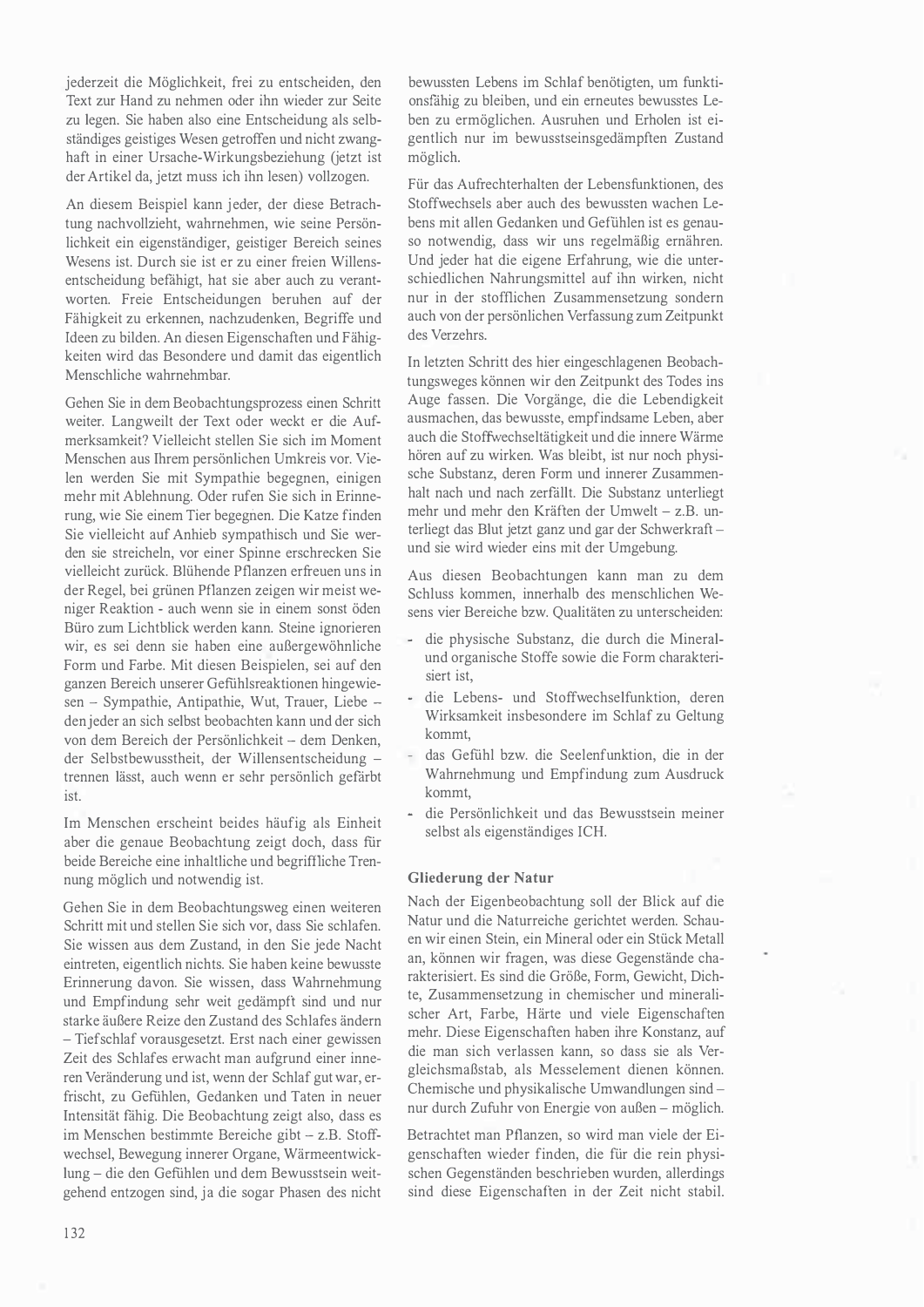Pflanzen haben die Eigenschaft innerhalb eines zeitlich begrenzten Lebenszyklus, durch Stoffaufnahme und Stoffwechselprozesse unter Zufuhr von Energie in Form von Licht die eigene Substanz zu vermehren und einem rhythmischen Wachstumsprozess in Form und Zusammensetzung zu verändern. Diese Verwandlung von Form und Inhaltsstoffen ergibt sich aus einem Wechselspiel von einem im Inneren angelegten Potential (Erbsubstanz) und den äußeren Bedingungen des Standortes. Die Weitergabe des Potentials zur Bildung einer neuen, gleichartigen Pflanze in einem neuen Zyklus (Samenbildung, Vererbung) ist ein weiteres typisches Merkmal des Pflanzenreiches.

In der Fortführung der Betrachtung ist zu fragen, was Tiere von Pflanzen und Steinen unterscheidet, denn viele der genannten Eigenschaften findet man auch im Tierreich. Tiere sind im Vergleich zu Pflanzen sehr stark von der Umwelt abgeschlossen und sind in der Regel eigenbeweglich. Die Abtrennung von der Umwelt wird besonders deutlich an der Embryonalentwicklung, in der es durch die Einstülpung der Gastrula zur Innenraumbildung kommt und die Voraussetzungen für die Organanlage gelegt werden. Der Stoffwechsel und die Lebensprozesse beruhen auf der Zufuhr von organischen Stoffen von außen. Die Organe setzen sich mit der in den Stoffen vorhandenen Stoffkonfiguration und der enthaltenen Energie auseinander und transformieren zur körpereigenen Substanz und Aktivität. Der Atmungsprozess ist komplementär zu dem der Pflanzen – das geht so weit, dass die Farben von Blut und Chlorophyll komplementär sind (obwohl die molekulare Struktur der Farbstoffe sehr ähnlich sind).

Sehr wesentlich für den Charakter der Tiere ist ihre Fähigkeit, Gefühlsreaktionen zu zeigen. Die Verhaltensweisen werden mit der höheren Entwicklung der Tiere immer komplexer, jede Tierart hat ein bestimmtes Grundmuster an Verhaltensrepertoire, in dem das individuelle Verhalten abläuft. Einschränkungen von Verhaltensweisen können krank machen, das zeigen bestimmte Haltungsformen von Hausoder Wildtieren.

All die genannten Eigenschaften beschreiben auch den Menschen – aber was unterscheidet ihn letztlich von den Tieren und macht ihn unzweifelhaft zum Menschen? Der wesentliche Unterschied besteht nach meiner Ansicht darin, dass der Mensch die Fähigkeit zum Denken, der Reflektion der Wahrnehmung, der Begriffs- und Ideenbildung hat und damit zu einer Reflektion seiner Selbst und letztlich zum Selbstbewusstsein kommt. Seine Handlungen kann der Mensch auf der Grundlage einer freien Willensentscheidung ausführen, anders als beim Tier, das in seinem Verhaltensmuster bleibt. Handlungen des Menschen sind geleitet von Moralität, d.h. einer Entscheidung zwischen "gut" und "böse" – eine Fähigkeit, die nach der Bibel schon göttlich ist. Denken und Ideenbildung versetzt den Menschen in die Lage, Kunst und Technik zu entwickeln und damit ganz neue Elemente in seine Umgebung einzubringen und sie neu zu gestalten.

Der wesentliche Unterschied des Menschen von den Tieren liegt nicht in seinen physischen Eigenschaften, den Lebensprozessen oder Gefühlsregungen, sondern vor allem in dem, was geistige Fähigkeiten zu nennen sind.

Das Charakteristische der 4 Naturreiche lässt sich wie folgt zusammenfassen:

| Mineralreich:  | rein physische Stoffe, feste Eigen-<br>schaften in Form, Gewicht etc.  |  |  |  |
|----------------|------------------------------------------------------------------------|--|--|--|
| Pflanzenreich: | Stoffwechsel, Wachstum, Repro-<br>duktion                              |  |  |  |
| Tierreich:     | Mobilität, Emanzipation von Um-<br>welt, Gefühl, seelische Reaktionen  |  |  |  |
| Mensch:        | Denken, Selbstbewusstsein, Wille,<br>Moral, Technik, Kunst, Geschichte |  |  |  |

Für das weitere Verständnis der Natur im anthroposophischen Sinne und damit als Grundlage für die biologisch-dynamische Landwirtschaft müssen beide Beobachtungsstränge – individueller Mensch und Naturreich – zusammengeführt werden (s. Ubersicht).

In dieser Zusammenstellung wird deutlich, dass wir die Bereiche, die wir bei einer genauen Betrachtung des Menschen differenzieren können, in den Naturreichen wieder auftreten. Jedes Naturreich ist quasi Repräsentant einer Gliederungsebene des Menschen;

## Ubersicht

Vergleichbarkeit der Gliederung des Menschen und der Naturreiche

|                | ٠       | $\bullet$ | $\times$      | Selbstbewusstsein<br>geistige Fähigkeit | Ich                    |
|----------------|---------|-----------|---------------|-----------------------------------------|------------------------|
| ٠              |         | X         |               | Gefühl, Seele                           | <b>Astralleib</b>      |
|                | x       | $\times$  | $\times$      | Lebensprozesse                          | <b>Ätherleib</b>       |
| х              | X       | X         | х             | Substanzen, Form                        | <b>Physischer Leib</b> |
| <b>Mineral</b> | Pflanze | Tier      | <b>Mensch</b> |                                         |                        |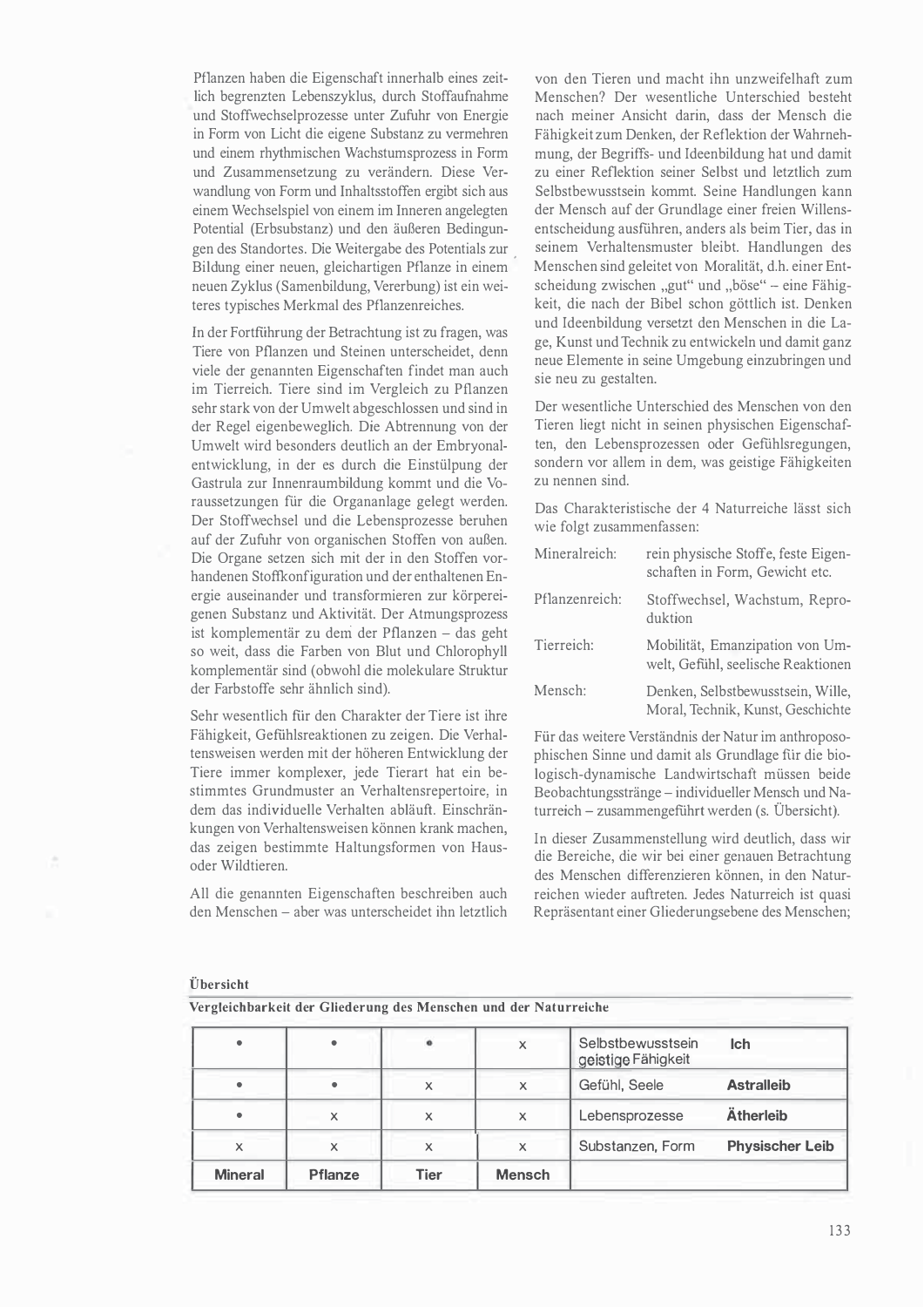das Mineral für den Physischen Leib, die Pflanzen für die Lebensprozesse und die Tiere für die seelischen Eigenschaften. Der Menschen weist dann zusätzlich die geistigen Fähigkeiten auf.

Die Veränderung der Eigenschaften von Mineral über Pflanze und Tier zum Mensch ist nicht als Entwicklungslinie neuer Fähigkeiten – im Sinne der üblich beschriebenen Evolution - sondern sie ist eher im Sinn einer immer weiter fortschreitenden Individualisierung der in der Welt vorhandenen physischen, ätherischen, astralen und geistigen Kräfte zu verstehen. D.h. die unterschiedlichen Kraftqualitäten sind in der Welt als Ergebnis der Weltentwicklung (s. Steiner, Geheimwissenschaft im Umriss) vorhanden. Individualisierung meint, dass die jeweiligen Kräfte von innen wirken, die nicht individualisierten von außen. Die Pflanze beispielsweise individualisiert die Stoffwechselprozesse, das Wachstum, die Reproduktion aber sie hat nicht die Empfindungsfähigkeit des Tieres. Trotzdem ist das Seelische bzw. die astrale Kraft der Welt nicht wirkungslos, sie wirkt von außen und ist dann sichtbar in der Gestaltdifferenzierung. den Farben, Düften; das Geistige wirkt als Idee der Pflanze, differenziert bis zur Idee der Art, vielleicht bis zur Sorte.

## Konsequenzen für die Entwicklung der biologischdynamischen Landwirtschaft

Welche Bedeutung haben nun die dargestellten Beobachtungen und Zusammenhänge für einen neuen Ansatz in der Landwirtschaft? Dazu ist es notwendig noch mal den Blick auf den Menschen zu richten. Jeder wird an sich selbst und an den Menschen seiner Umgebung beobachten und nachvollziehen können, wie der einzelne Mensch eine persönliche Entwicklung von Geburt bis zum Tod durchlebt. Diese Entwicklung ist einerseits von den Voraussetzungen und Bedingungen - Vererbung, soziales Umfeld, Erziehung etc. - bestimmt, andererseits kann jeder Menschen seine persönliche Entwicklung mehr oder weniger stark gestalten und ihr seinen individuellen Charakter geben, die eigene Persönlichkeit formen.

Auch die Menschheit als Ganzes unterliegt einem Entwicklungsprozess, den wir in seiner historischen Dimension kennen und ihn durch verschiedene Kulturepochen kennzeichnen, z.B. griechische, römische Kultur, Mittelalter, Neuzeit. Die Zukunft der Entwicklung der menschlichen Kultur können wir aber nur mehr oder weniger spekulativ erahnen. Der einzelne Mensch ist immer gleichzeitig Teil der beiden Entwicklungsprozesse, dem persönlichen und dem allgemein menschlichen und deren gleichzeitige Betrachtung macht deutlich, dass hier die jeweils geistig-seelische Entwicklung gemeint ist und nicht die physisch-lebendige vom Kind-Jugendzeit-Erwachsen sein und Altern.

Geistig-seelische Aktivitäten in seinem Entwicklungsprozess erschöpfen den physisch-lebendigen Menschen, so dass dieser neben der Erholung auch Nahrungsaufnahme bedarf, um neue Energie, neue Kräfte aufzunehmen. Im Sinne des hier dargestellten Zusammenhangs ist es dann notwendig, dass der Mensch solche Nahrung zu sich nimmt, die ihm seine Entwicklung in geeigneter Weise ermöglicht und erleichtert.

Der neue Ansatz der biologisch-dynamischen Landwirtschaft ist Teil dieses Gedankenbildes und sie verfolgt somit das Ziel, Lebensmittel zu erzeugen, die den Menschen in seiner Entwicklung unterstützen (Manifest Demeterbund 2001), wobei es nicht allein auf die Stoffe, sondern auch auf die damit verbundenen Kräfte ankommt. In diesem Sinne wird dann die zu Beginn zitierte Aussage von Steiner über die Landwirtschaft verständlich, dass sie "aus dem Geiste heraus Kräfte holen müsse, die Bedeutung haben, dass überhaupt das Leben der Menschen weitergehen könne auf Erden.... " a.a.O.

Diese Anforderungen der Vermittlung der notwendigen Kräften können insbesondere Pflanzen und Pflanzenprodukte (ohne jetzt den reinen Vegetarismus zu propagieren) erfüllen, wenn sie unter geeigneten Bedingungen gewachsen sind. Pflanzen haben die geistig-seelischen Kräfte der Welt nicht individualisiert wie Tiere und Menschen, sie wirken von außen auf die Pflanzen.

Tiere haben zwar einen Teil der seelischen Kräfte individualisiert, aber sie nutzen das Kräftepotenzial der Pflanzennahrung nicht bis zuletzt aus, im Gegenteil sie geben durch ihre Verdauungstätigkeit ihren Ausscheidungen noch seelisch-geistige Qualitäten mit.

Als Dünger bringt der Mist der Tiere diese Qualitäten an die Pflanze heran bzw. schafft die Voraussetzungen, dass die seelisch-geistigen Qualitäten der Welt stärker auf die Pflanzen einwirken können. Das bedeutet für die Pflanzen, dass sie sich in typischer Art bzw. Sorte entwickeln. Merkmale und Hinweise sind dafür im Äußeren deutlicher ausgeprägte Metamorphosen, charakterliche Ausprägung der Organe, eventuell kräftigere Blütenfarben und intensiverer Duft und im Innern meist eine höhere Konzentration an Inhaltsstoffen.

In gewisser Weise wird hier der Individualisierungsprozess der Pflanzen verstärkt, aber die Kräfte wirken noch von außen, u.a. durch die Bedingungen, die im Umfeld z.B. durch die Landwirtschaft geschaffen wurden. Nahrungsmittel, die diese Anlage zur Individualisierung haben, vermitteln sie in der Ernährung an den Menschen und vermitteln ihm damit die Kräfte, sich selber weiter zu entwickeln zu seiner Individualität.

Im Gegensatz dazu wird dann eine Düngung mit Stickstoff, der durch einen rein physikalisch-chemischen Prozess in die wasserlösliche Verbindung überführt worden ist, als nicht in der Lage gesehen, die geistig-seelischen Kräfte an die Pflanzen heranzu-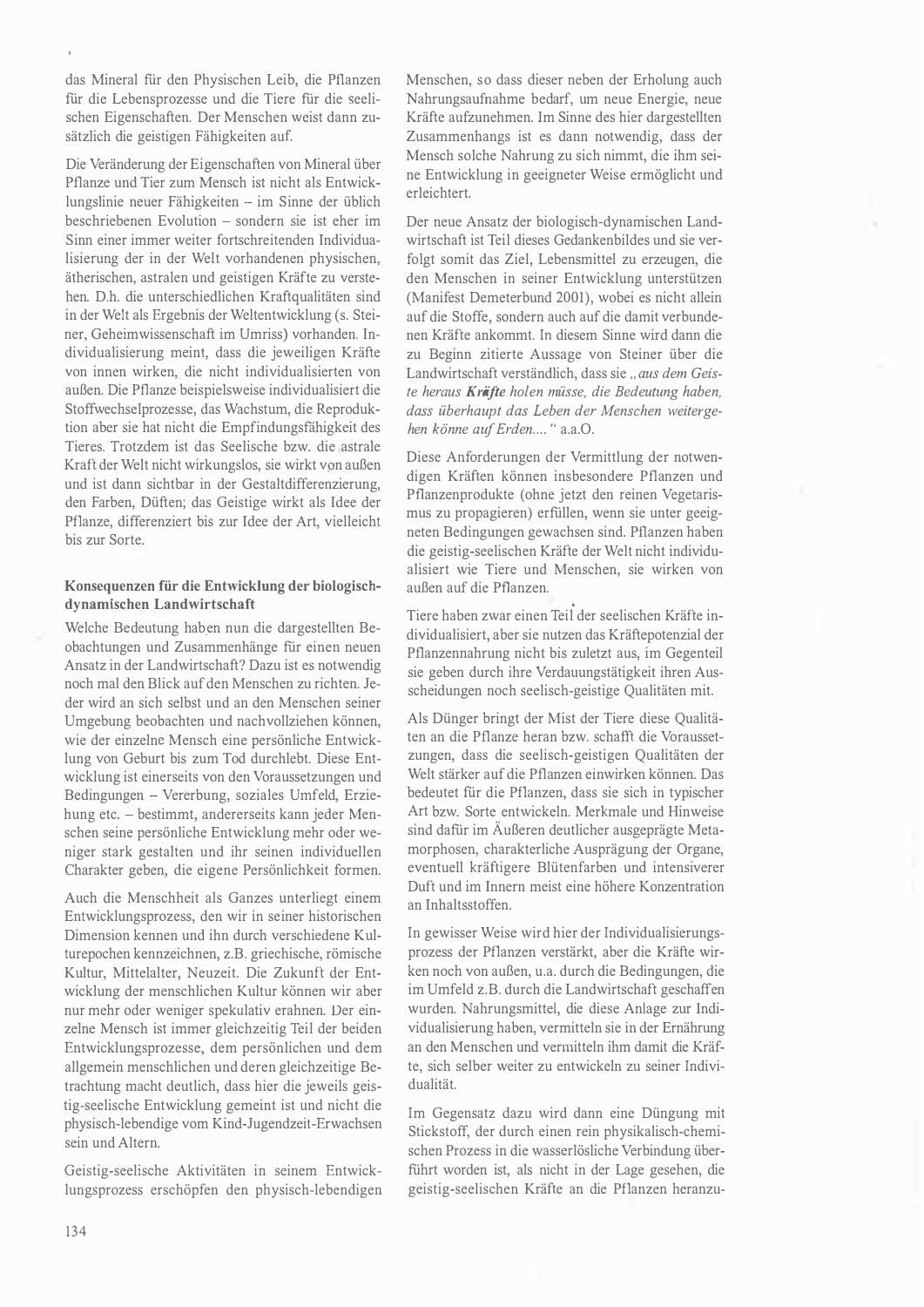führen. Diese Art der Düngung bewirkt im Wesentlichen eine Förderung der Lebens- und Stoffwechselprozesse; zu beobachten an dem kräftigeren Wachstum – meist aber etwas undifferenzierter, teilweise sogar mit leichtem Aufwölben der Blätter in den Interkostalfeldern. Die Eiweißanteile in den Pflanzen sind in der Regel stärker betont, insbesondere kommen noch relativ höhere Anteile der Vorstufen der Eiweißbildung wie Polypeptide, Aminosäuren und Nitrat vor. Die sekundären Pflanzeninhaltsstoffe, die in Geschmack und Geruch wahrnehmbar sind, weisen tendenziell niedrigere Werte auf.

Die dargestellten Zusammenhänge sind die Gründe für den Einsatz von tierisch-organischen Düngern in der Biologisch-Dynamischen Wirtschaftsweise und die gleichzeitige Ablehnung von mineralischen Stickstoffdüngern aus der physikalisch-chemischen Herstellung. In der gleichen Weise wird die Argumentation auch auf andere leicht wasserlösliche Dünger (z.B. bestimmte Kalisalze oder Superphosphat) übertragen und letztlich auf alle chemisch-synthetisch hergestellten Stoffe, die in der (konventionellen) Landwirtschaft angewendet werden. Denn diese -Stoffe führen zu einer "Vereinseitigung" der Anbau bedingungen auf die physisch-ätherische Ebene und der daraus hervorgegangenen Nahrungsmittel.

Der mit den tierisch-organischen Düngern verfolgte Ansatz, die geistig-seelischen Kräfte der Welt im Rahmen der Wirtschaftsweise an das Wachstum der Nahrungspflanzen heranzubringen, wird zusätzlich verstärkt durch den Einsatz der biologisch-dynamischen Präparate, die von Steiner beschrieben wurden (Steiner.....). Die Präparate sind Stoffe der Natur (Pflanzenteile, tierische Organe, Quarz als Mineral), die in unterschiedlicher Zusammenstellung einem rhythmischen Zubereitungsprozess unterzogen und teilweise auch in Abhängigkeit von Rhythmus des Wachstumsprozess angewendet werden.

Dieser gezielte Umgang mit den aus der Naturanschauung "erkannten" Kräften verbunden mit der Auffassung über die Aufgaben der Ernährung für den Menschen ist Kern der biologisch-dynamischen Landwirtschaft, der noch über die allgemeinen Grundsätze des ökologischen Landbaus hinausgeht.

#### Literatur

#### RAUPP. Joachim (1992):

Was ist ökologisch am ökologischen Landbau? – Begriffdefinitionen.- In: J. Albertz (Hrsg): Ganzheitlich, natürlich, ökologisch – was ist das eigentlich? – Schriftenr. d. Freien Akademie Bd 13, S. 13-24.

#### SCHAUMANN, Wolfgang (1996):

Rudolf Steiners Kurs für Landwirte - Holm: Deukalion, SÖL Sonderausgabe Nr. 46.

#### STEINER, Rudolf (1975):

Geisteswissenschaftliche Grundlagen zum Gedeihen der Landwirtschaft – Dornach: Rudolf Steiner Verlag, 5. Aufl., GA 327.

#### $- (1984):$

Philosophie und Anthroposophie. Gesammelte Aufsätze 1904-1923. – Dornach: Rudolf Steiner Verlag, 2. Auflage. GA35.

VERORDNUNG (EG) Nr. 1804/1999 des Rates vom 19. Juli 1999 zur Einziehung der tierischen Erzeugung in den Geltungsbereich der VERORDNUNG (EWG) Nr. 2092/91 des Rates vom 24. Juni 1991 über den ökologischen Landbau und die entsprechende Kennzeichnung der landwirtschaftlichen Erzeugnisse und Lebensmittel.

VERORDNUNG (EWG) Nr. 2092/91 des Rates vom 24. Juni 1991 über den ökologischen Landbau und die entsprechende Kennzeichnung der landwirtschaftlichen Erzeugnisse und Lebensmittel.

#### Anschrift des Verfassers:

Dr. Hans Jürgen Reents Koordinator für Okologischen Land- und Gartenbau Wissenschaftszentrum Weihenstephan Lange Point 51 D-85350 Freising e-mail: reents@weihenstephan.de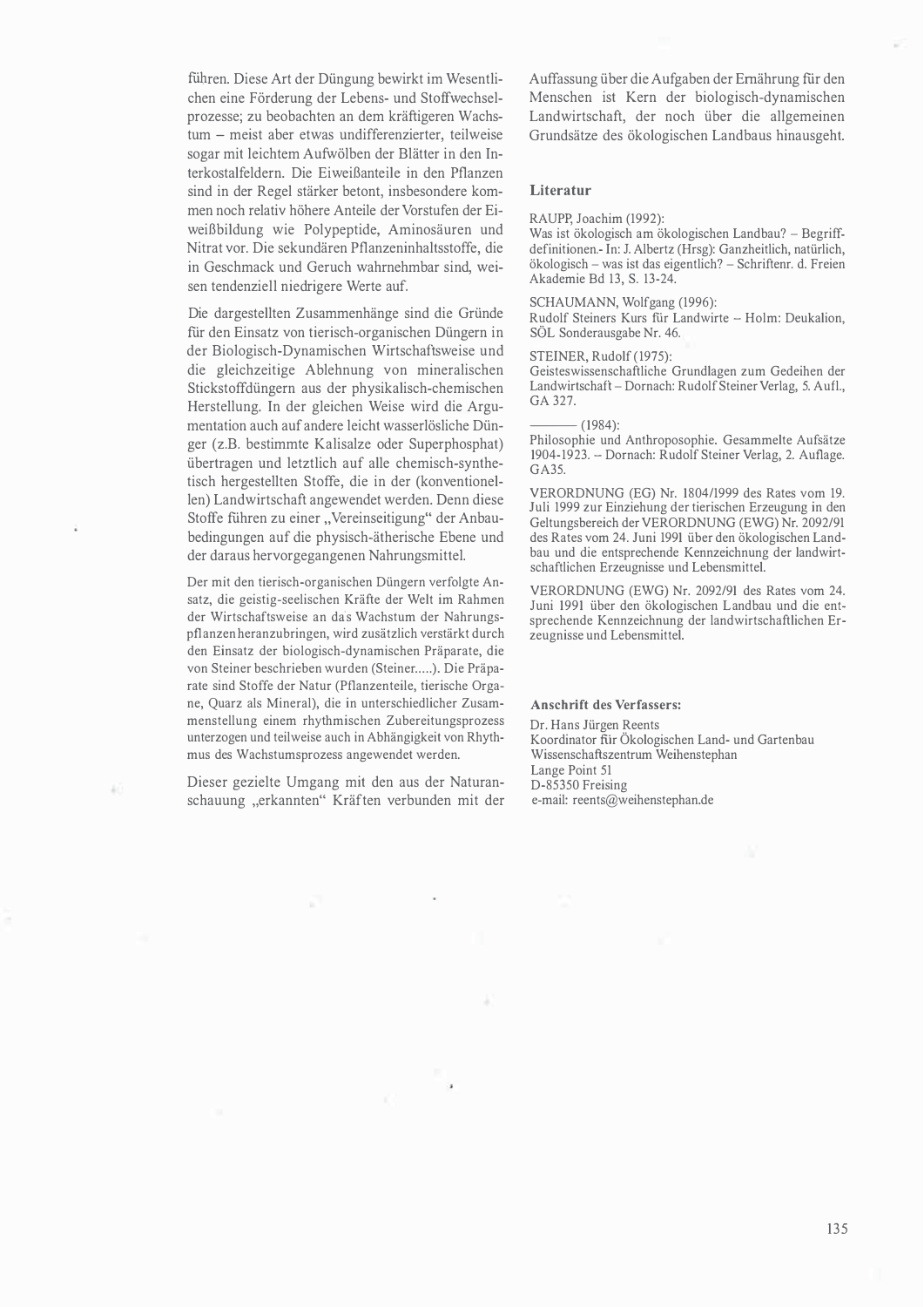